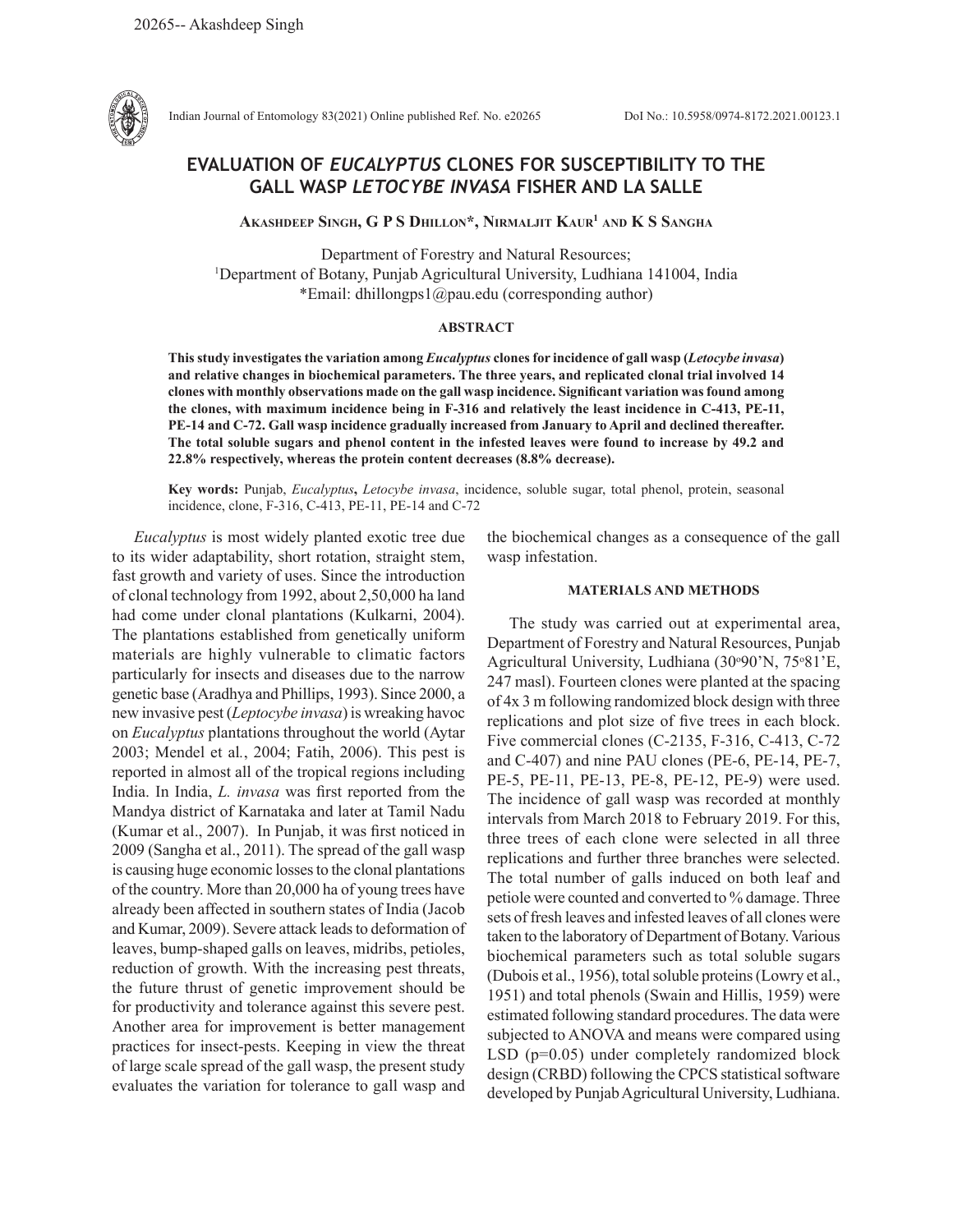### **RESULTS AND DISCUSSION**

The incidence of gall wasp given in Fig. 1 reveals significant differences among the months, with maximum infestation being in April (36.0%), which decreased thereafter, with moderate infestation in September (15.4 %) and February (12.7 %), and the least infestation being in November and December (7.5 %). The temporal variation reported by Rameshbhai (2010) in Gujarat revealed that the incidence increased from April, and peak was in June. Singh (2012) reported that the incidence starts increasing from February to May. Rajpoot (2012) found maximum leaf damage in *Eucalyptus* clones during May to June in *E. camaldulensis* and *E. citrodora.* The results from present study are in conformity with those of Kulkarni (2010) who found maximum gall intensity in April. Pooled data obtained from the clones revealed significant (p<0.05) differences among the clones in incidence (Fig. 2); three clones (F-316, PE-12 and C-2135 were found to be relatively more susceptible, while F-316 registered the maximum incidence (40.0%); no clone escaped from the attack. The minimum gall infestation was in C-413 which was statistically on par with PE-14, PE-11 and C-72. These results are in accordance with the findings of Rameshbhai (2010). Kumar et al. (2015) also found significant differences among the 19 clones.



Javaregowda and Prabhu (2010) and Kulkarni (2010) also reported significant variation among the *Eucalyptus*  clones in susceptibility.

These differences may be due to host physical and nutritional characteristics, and host biochemical defences (Bentur and Kaslode, 1996; Singh, 2012). The content of total soluble sugars was significantly higher in the infested leaves with mean increase being 49.2%, and this increase may act as growth stimulant for *L. invasa.* The higher sugar content in leaves was reported to be beneficial for the insect feeding (Hartleg, 1998; Yang et al., 2003). Similarly, Singh (2012) reported the increase of sugar content in gall infested leaves of highly susceptible entries of *Eucalyptus*. Similarly, total phenol content also increased after infestation (Fig. 3); mean increase was 22.8%. Mukherjee et al. (2016) also observed increased level of total phenol which increases boserved increased level of total phenor which increases<br>with gall severity on leaves of *Terminalia tomentosa and T. arjuna.* The results are in conformity with findings Singh (2012), who reported the increase of total phenol content in gall infested leaves. The total protein content in the infested leaves was significantly lower and the relative decrease in infested leaves was of 8.8%. Similar findings were obtained by Khattab and Khattab (2005).



# Fig. 3. Biochemical parameters of *Eucalyptus* leaf **REFERENCES**

- 
- Bentur J S, Kaslode M B. 1996. Hypersensitive reaction and induced resistance in rice against the Asian rice gall midge *Orseolia oryzae*. Entomologia Experimentalis et Applicata 78: 77-81.
- Dubois Michel, K A, Gilles E, Hamilton J K, Rebers P A J, Smith F. 1956. Calorimetric dubois method for determination of sugar and releated substances. Analytical Chemistry 28: 350-356.
- Fatih A. 2006. Natural history, distribution and hosts of *Eucalyptus* gall wasp in Turkey. In: Poster Presentation, VIII<sup>th</sup> European Congress of Entomology, Izmir. 17-22 pp.
- Hartleg S E. 1998. The chemical composition of plant galls: are levels of nutrients and secondary compounds controlled by the gall former. Oecologia 113: 492-501.
- Jacob J P, Kumar R A. 2009. Incidence of galls induced by *Leptocybe invasa* on seedlings of *Eucalyptus camaldulensis* and *E. tereticornis*